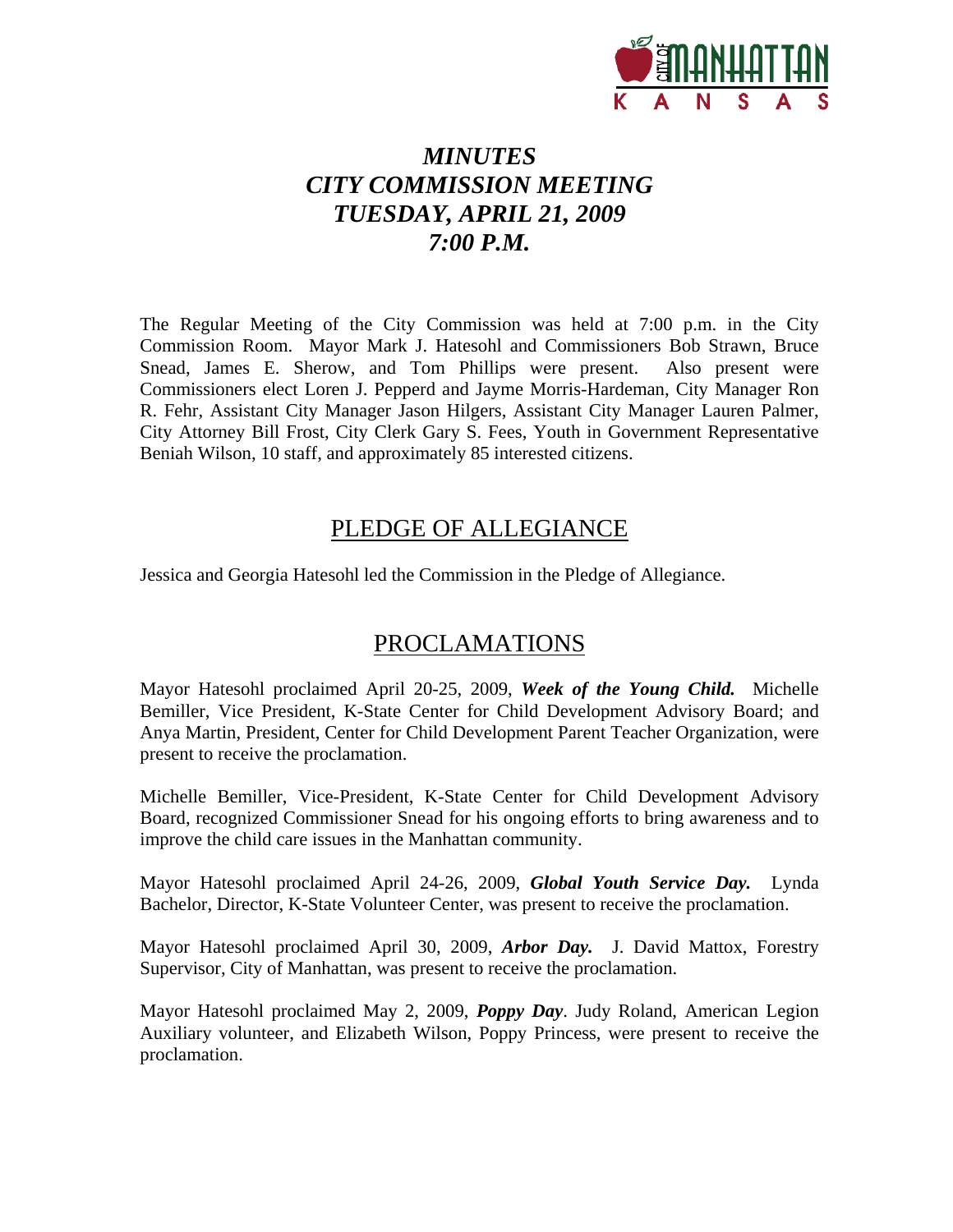### COMMISSIONER COMMENTS

Mayor Hatesohl introduced Youth in Government representative Beniah Wilson.

Commissioner Tom Phillips expressed his appreciation to the community, to his colleagues, to City staff, and to his family during his tenure as City Commissioner.

# MINUTES

Commissioner Snead moved to approve the minutes of the Special City Commission Meeting held Tuesday, March 31, 2009, and the Regular City Commission Meeting held Tuesday, April 7, 2009. Commissioner Sherow seconded the motion. On roll call vote, motion carried 5-0.

# REORGANIZATION

Mayor Mark J. Hatesohl provided highlights during his term in office and thanked those that he worked with in the community and at Fort Riley.

Gary S. Fees, City Clerk, administered the Oath of Office to Commissioners-elect James E. Sherow, Loren J. Pepperd, and Jayme Morris-Hardeman.

Gary S. Fees, City Clerk, called for the election of the new Mayor. Commissioner Bruce Snead moved that Commissioner Bob Strawn be appointed to serve as Mayor until the second legislative meeting in April 2010. Commissioner James E. Sherow seconded the motion. On vote, motion carried 5-0.

Newly elected Mayor Bob Strawn called for the election of the new Mayor Pro-Tem. Commissioner James E. Sherow moved that Commissioner Bruce Snead be appointed to serve as Mayor Pro-Tem until the second legislative meeting in April 2010. Commissioner Loren J. Pepperd seconded the motion. On vote, motion carried 5-0.

Newly elected Mayor Strawn and City Manager Ron Fehr presented outgoing Mayor Hatesohl and Commissioner Phillips with plaques, a photograph, a book, and engraved candy dishes commemorating their terms in office.

Mayor Strawn presented the Commission and the community with his vision for the next year and thanked his family and fellow and past Commissioners. He asked that citizens become involved and provided several goals for the upcoming year.

At 8:40 p.m., the Commission took a ten minute recess.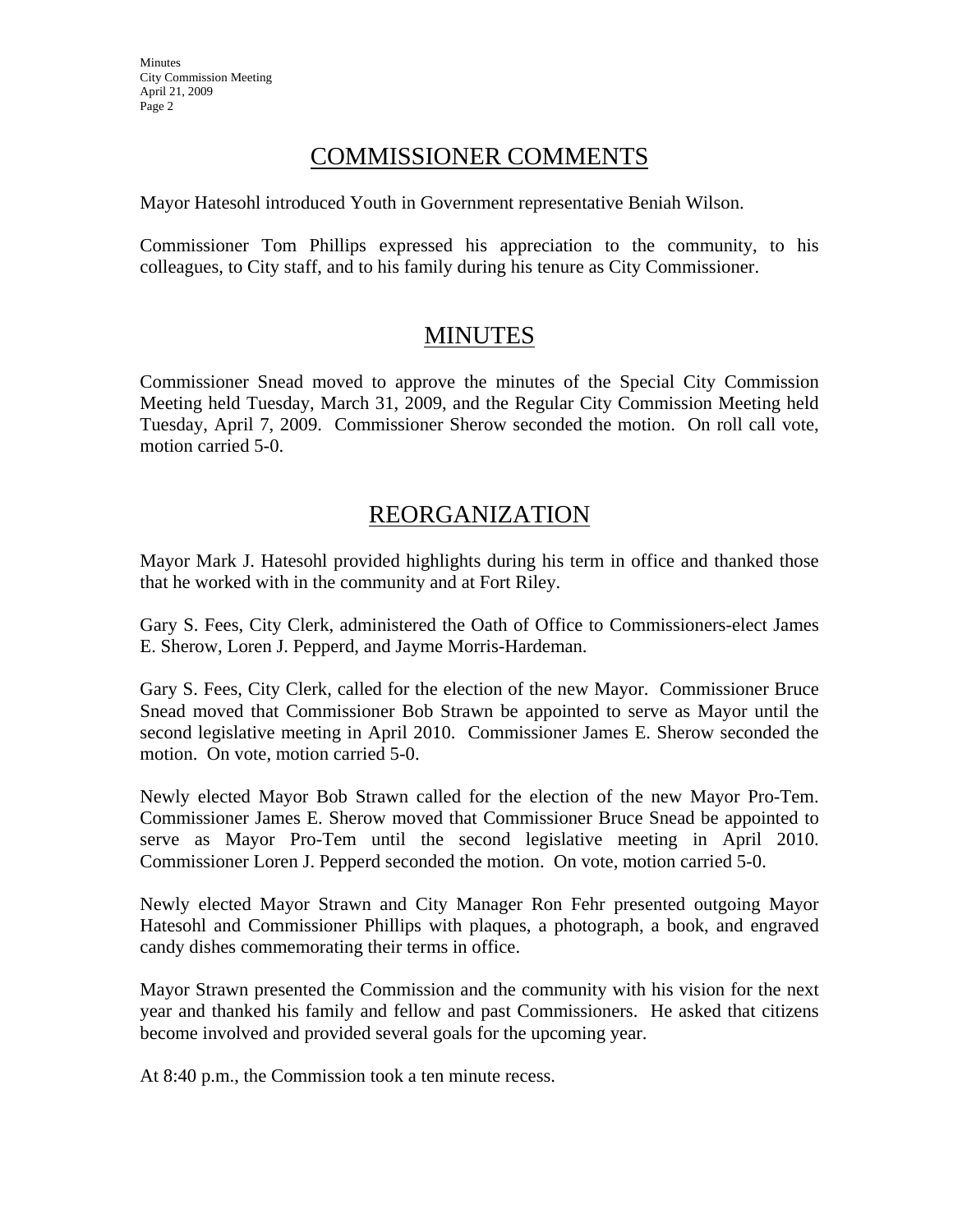### CONSENT AGENDA

(\* denotes those items discussed)

#### **CLAIMS REGISTER NO. 2610**

The Commission approved Claims Register No. 2610 authorizing and approving the payment of claims from April 1, 2009, to April 14, 2009, in the amount of \$1,311,839.19.

#### **LICENSE – TREE MAINTENANCE**

The Commission approved a Tree Maintenance license for calendar year 2009 for Capital City Tree Care, Inc., 7920 NW 35<sup>th</sup> Street, Silver Lake, Kansas.

#### **ORDINANCE NO. 6757 – AMEND – CEREAL MALT BEVERAGE LICENSE FEES**

The Commission approved Ordinance No. 6757 amending Sections 4-58, 4-59, and 19-30 of the Code of Ordinances concerning the fees of Cereal Malt Beverage licenses.

#### **ORDINANCE NO. 6758 – MILLER PARKWAY DESIGNATION – THROUGH STREET AND NO PARKING ANYTIME**

The Commission approved Ordinance No. 6758 designating Miller Parkway as a "Through Street" and designating the entire length "No Parking Anytime."

#### **RESOLUTION NO. 042109-A – SET DATE/FIRST READING – GENERAL OBLIGATION BONDS 2009A**

The Commission approved Resolution No. 042109-A setting May 19, 2009, as the date to sell \$3,830,000.00 in general obligation bonds (Series 2009-A) and approve first reading of an ordinance issuing \$3,830,000.00 in general obligation bonds for the following projects: *Cedar Glen Addition – Street (ST0618); Grand Mere Vanesta, Unit Two – Street and Storm Drainage (ST0629/SM0605); Hawthorne Woods Addition – Sanitary Sewer (SS0711), Street (ST0715), Water (WA0709), and Trail (SP0707); Scenic Meadows Addition, Unit Two, Phase I – Sanitary Sewer (SS0702), Sanitary Sewer – Lift Station (SS0703), Street (ST0701), and Water (WA0702), and;1600 Block Alley between Houston and Pierre Streets– Street (ST0801).* 

### **AWARD CONTRACT – ENGINEERING SERVICES – 17TH STREET TRANSPORTATION IMPROVEMENTS (ST0824)**

The Commission awarded a contract in the amount of \$45,000.00 for engineering services for the  $17<sup>th</sup>$  Street Transportation Improvements Project (ST0824) to Landplan Engineering, P.A., of Manhattan, Kansas.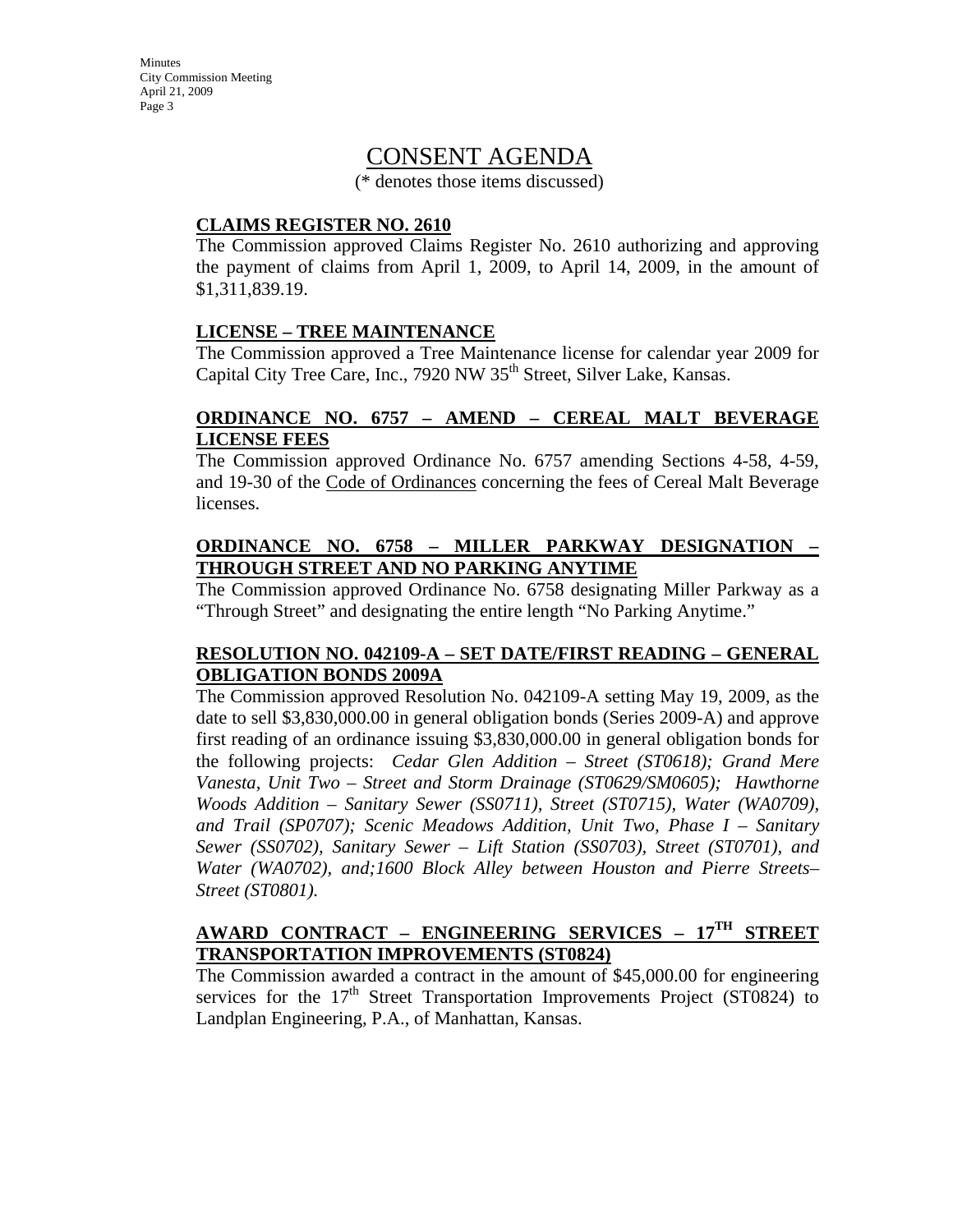# CONSENT AGENDA (*CONTINUED*)

#### **\* AWARD CONTRACT – ENGINEERING SERVICES – TECUMSEH-QUIVERA DRAINAGE SYSTEM (SM0813)**

Rob Ott, City Engineer, provided additional information on the item and responded to questions from the Commission regarding the project.

Nathan Bergman, Bartlett and West Engineers, provided additional information about the topographical survey, public involvement, and communication of the project.

Dale Houdeshell, Director of Public Works, responded to questions from the Commission and provided additional information on the item.

The Commission authorized the Mayor and the City Clerk to execute a contract, which will be split into two phases, with the first phase fee in the amount of \$155,200.00 and a second phase fee not to exceed the amount of \$444,800.00, with the team of Bartlett & West and Sloan, Meier, Hancock Engineers, of Manhattan, Kansas, for engineering services related to the study and design of the Tecumseh-Quivera drainage system project (SM0813).

### **\* AWARD CONTRACT – SALVAGE OF CITY-OWNED PROPERTY – SOUTH REDEVELOPMENT DISTRICT (SP0901)**

Ron Fehr, City Manager, provided additional information on the salvage efforts of the property in the South Redevelopment District.

Commissioner Pepperd stated that he would recuse himself from this item as a result of the award of contract to Blecha Construction, Inc.

The Commission awarded contracts to Cheney Construction, Inc., of Manhattan, Kansas, in the amount of \$1,500.00 and to Blecha Construction, Inc., of Manhattan, Kansas, for a credit in the amount of \$11,065.00, for salvage of property in the South Redevelopment District (SP0901).

After discussion, Commissioner Snead moved to approve the consent agenda. Commissioner Sherow seconded the motion. On a roll call vote, motion carried 5-0, with the exception of Item H, Award Contract – Salvage Of City-Owned Property – South Redevelopment District (SP0901), which carried 4-0, with Commissioner Pepperd recusing himself from the item.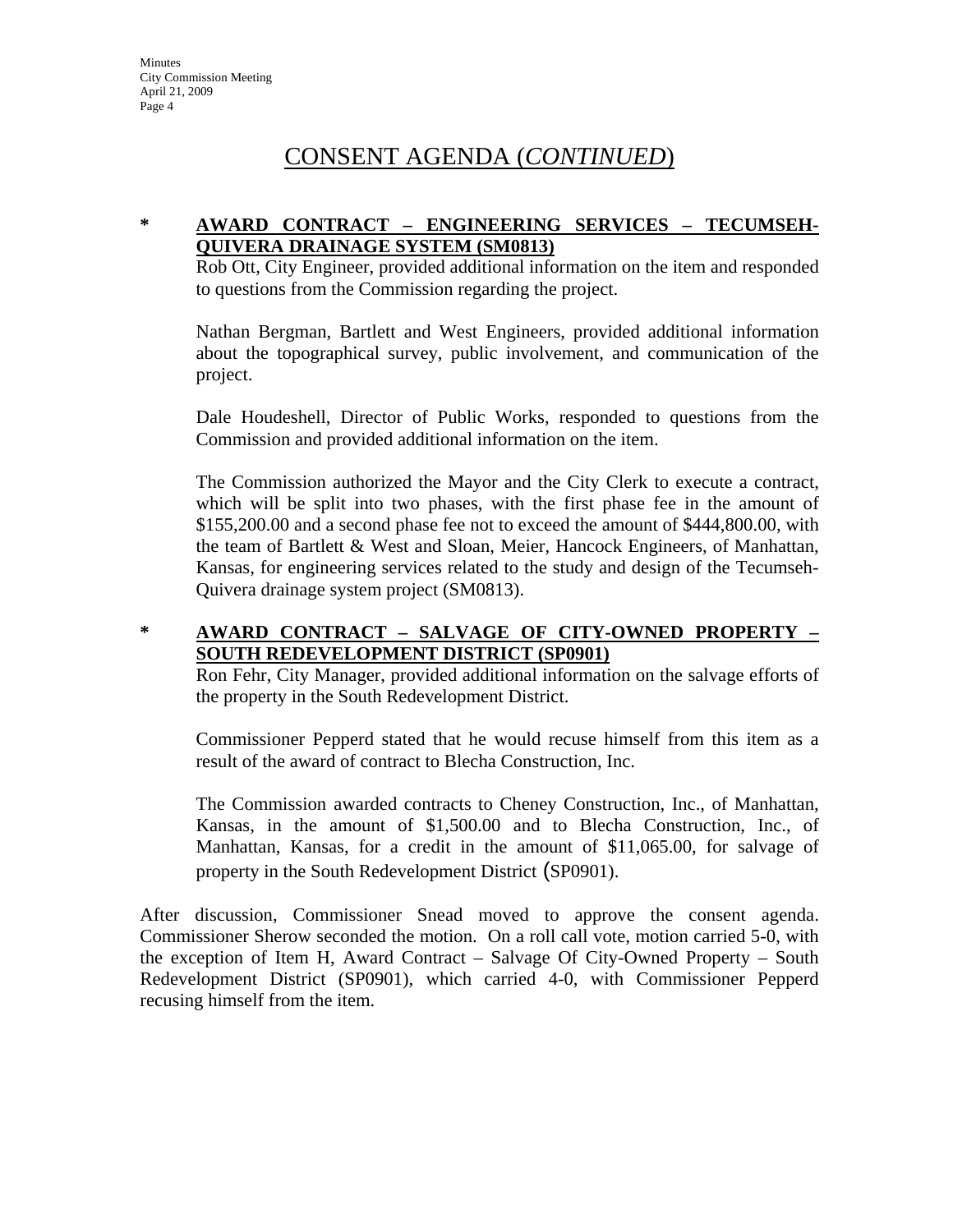**Minutes** City Commission Meeting April 21, 2009 Page 5

# GENERAL AGENDA

#### **CITY PARK POOL DESIGN**

Curt Loupe, Director of Parks and Recreation, provided background information on the item and introduced the project contractor and subcontractor.

Mike Hampton, Capri Pools & Aquatics, responded to questions from the Commission.

Scott Hester, Counsilman-Hunsaker, reviewed the program confirmation and concept design process for the three design proposals. He provided a summary of the original master plan layout; multiple user groups considered (recreation, competitive, instructional, wellness, and therapy); and reviewed the priority matrix, site study, concept development, and options that have been presented to-date. He then presented options 2.1, 2.2, and 3.1 for the Commission's consideration and features associated with each respective option.

Curt Loupe, Director of Parks and Recreation, provided additional information on the amenities being considered and approximate associated costs.

Scott Hester, Counsilman-Hunsaker, and Mike Hampton, Capri Pools & Aquatics, responded to questions from the Commission regarding opportunities for swim lessons, activities, opportunities for fitness, and uses and features associated with the three options presented.

Curt Loupe, Director of Parks and Recreation, provided additional information on the Flow Rider and anticipated upcharge to use this feature. He then responded to questions from the Commission about maintenance costs, life expectancy of equipment, and projected staffing costs.

Scott Hester, Counsilman-Hunsaker, provided information on the operational costs and general maintenance considerations associated with each option. He suggested that a sinking fund be established for annual maintenance.

Mike Hampton, Capri Pools & Aquatics, informed the Commission that they will try to find a local service for pool pumps.

Curt Loupe, Director of Parks and Recreation, provided additional information on the pool options and considerations of the 50-meter pool and the 25-meter pool.

Scott Hester, Counsilman-Hunsaker, responded to questions from the Commission regarding the 50-meter pool versus the 25-meter pool and program opportunities that would exist for both options.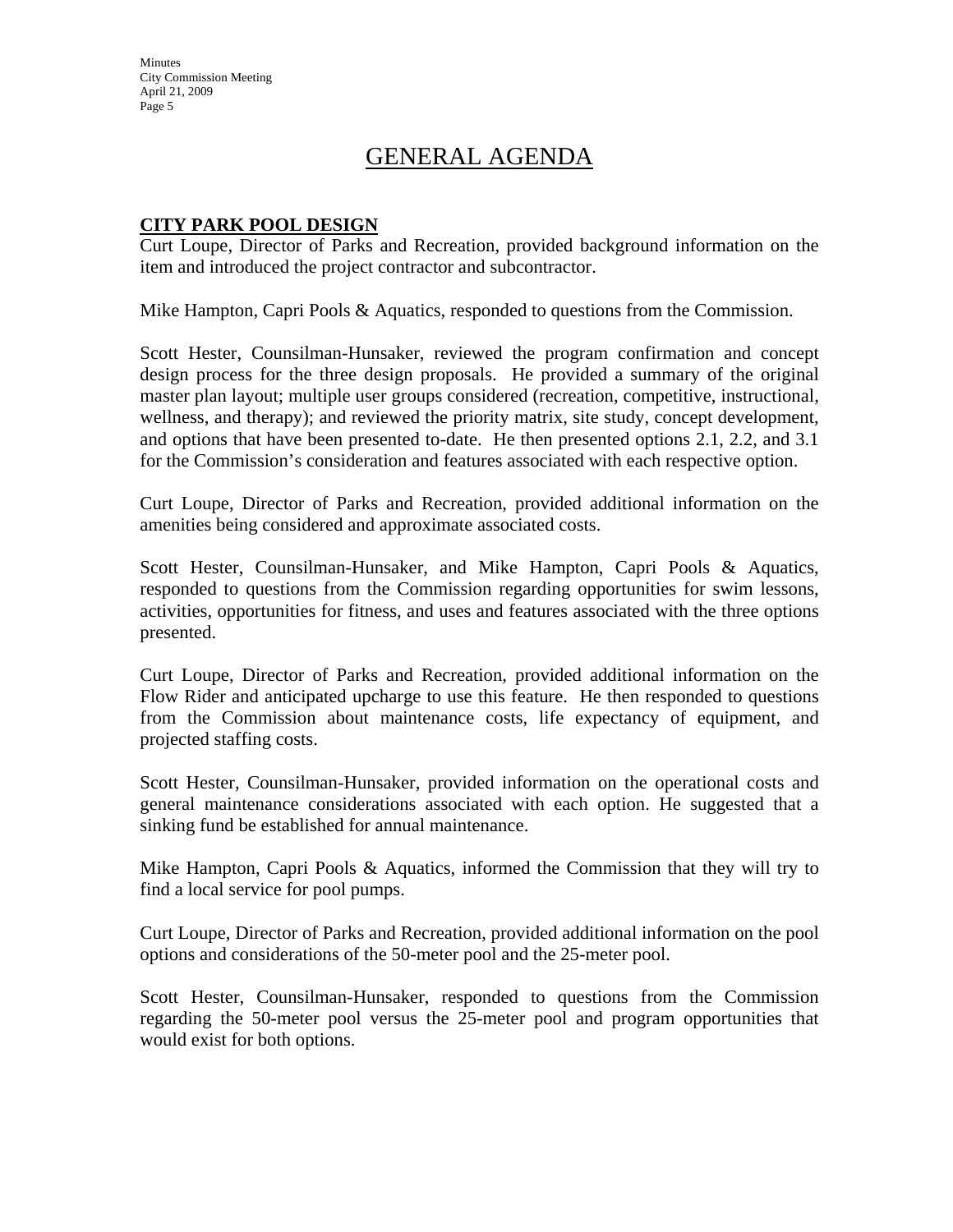### **CITY PARK POOL DESIGN** *(CONTINUED)*

Curt Loupe, Director of Parks and Recreation, responded to questions from the Commission regarding hosting competitive swimming events, existing uses of the K-State facilities, and the aquatic swim complex in Salina.

Scott Hester, Counsilman-Hunsaker, and Curt Loupe, Director of Parks and Recreation, responded to concerns voiced about the proximity of the log cabin being close to the proposed pool and possible materials to be used for the bathhouse.

Vincent Tracey, 304 Knoxberry Drive, stated the importance to have a competitive 50 meter pool and asked the Commission whether the 50-meter pool could be considered for Northview Pool, since voters also approved improvements to the pools at Northview and at CiCo.

Curt Loupe, Director of Parks and Recreation, stated that the budget amounts approved for the different pools would not be financially probable to place the 50 meter pool anywhere else but at City Park.

Jane Winslow, 3103 Stagg Hill Road, informed the Commission that recreation facilities are needed for everyone and that the City Park Pool did have a 50-meter pool. She asked the Commission to consider a 50-meter pool at City Park for all citizens.

Tracey Turner, 3801 Stratford Drive, asked that the Commission consider a 25-meter pool with additional amenities for the children. She stated that the 50-meter pool would serve a smaller fraction of our population and that the 25-meter pool would be sufficient and provides the most amenities and opportunities to bring in the most revenue for our community.

Chris Banner, 618 Osage Street, informed the Commission that his children were involved with the Manhattan Marlins and asked that a 50-meter pool be built. He stated that Manhattan continues to grow and we need to build a facility that will accommodate future growth.

Stephanie Thomas, 1841 Virginia Drive, asked the Commission to support the 50-meter pool to meet the fitness needs of the community and stated that the facilities at Fort Riley are only available early in the morning. She stated the 50-meter pool will provide for the community and that the Flow Rider is rather exclusive and would rather see a 50-meter pool for all in the community.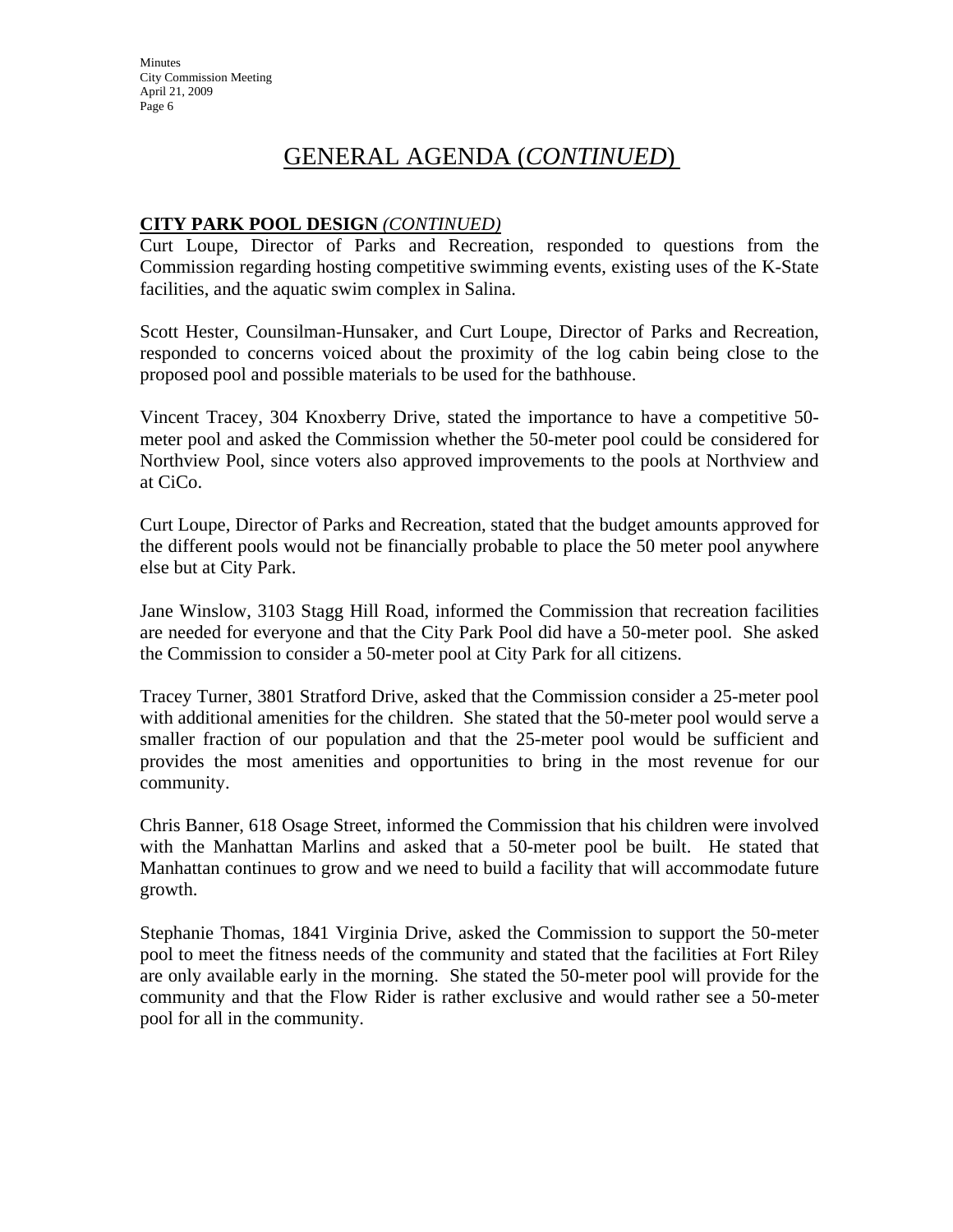### **CITY PARK POOL DESIGN** *(CONTINUED)*

Betty Banner, 618 Osage Street, endorsed a 50-meter pool with the opportunity for a year round enclosure to fit the needs of our community and senior citizens who seek out activities at local hotel pools for exercise. She stated that Manhattan has been too dependent on K-State facilities and this is an opportunity to provide a facility for the Manhattan community.

Cheryl Collins, 1724 Fairchild Avenue, Director, Riley County Historical Museum, informed the Commission that she was pleased to hear that the pool design would shift further away from log cabin and asked to consider enclosing the pool facility. She asked to ensure that the log cabin and the pool fit together.

Curt Loupe, Director of Parks and Recreation, provided additional information on the enclosure of the pool as a possible option in the future.

David Braddock, 100 Dix Drive, voiced concern with people not being able to be here tonight to speak and asked the Commission to consider the trend of water toys and play features for children. He stated the trend is not the 50-meter pool and encouraged the Commission to support version 3.1.

Jennifer Bulloch, 4441 Kitten Creek Road, asked what the lost opportunity for youth is to train at competitive levels and stated that option 2.1 meets all the needs. She stated that the Marlins have been in Manhattan for 40 years and competitive swimming will continue if you allow it.

Conner Loupe, 4426 Wildcat Creek Road, provided the Commission with results from an informal survey from different Manhattan schools that favored Option 3.1.

Austin Bulloch, 4441 Kitten Creek Road, encouraged the Commission to support the 50 meter pool and stated that ten lanes opens up more opportunities for swimmers to compete against other kids. He said that Option 2.1 provides amenities too.

Linda Glasgow, 2236 Snowbird Drive, representing Manhattan-Riley County Preservation Alliance, provided background information on the log cabin in City Park and asked that citizens that pioneered this structure in our community not be forgotten. She asked that the log cabin be provided the proper space away from the pool so that it does not visually distract from or damage the cabin.

Mayor Strawn stated that the Commission understands the significance of the log cabin and that it will not be damaged.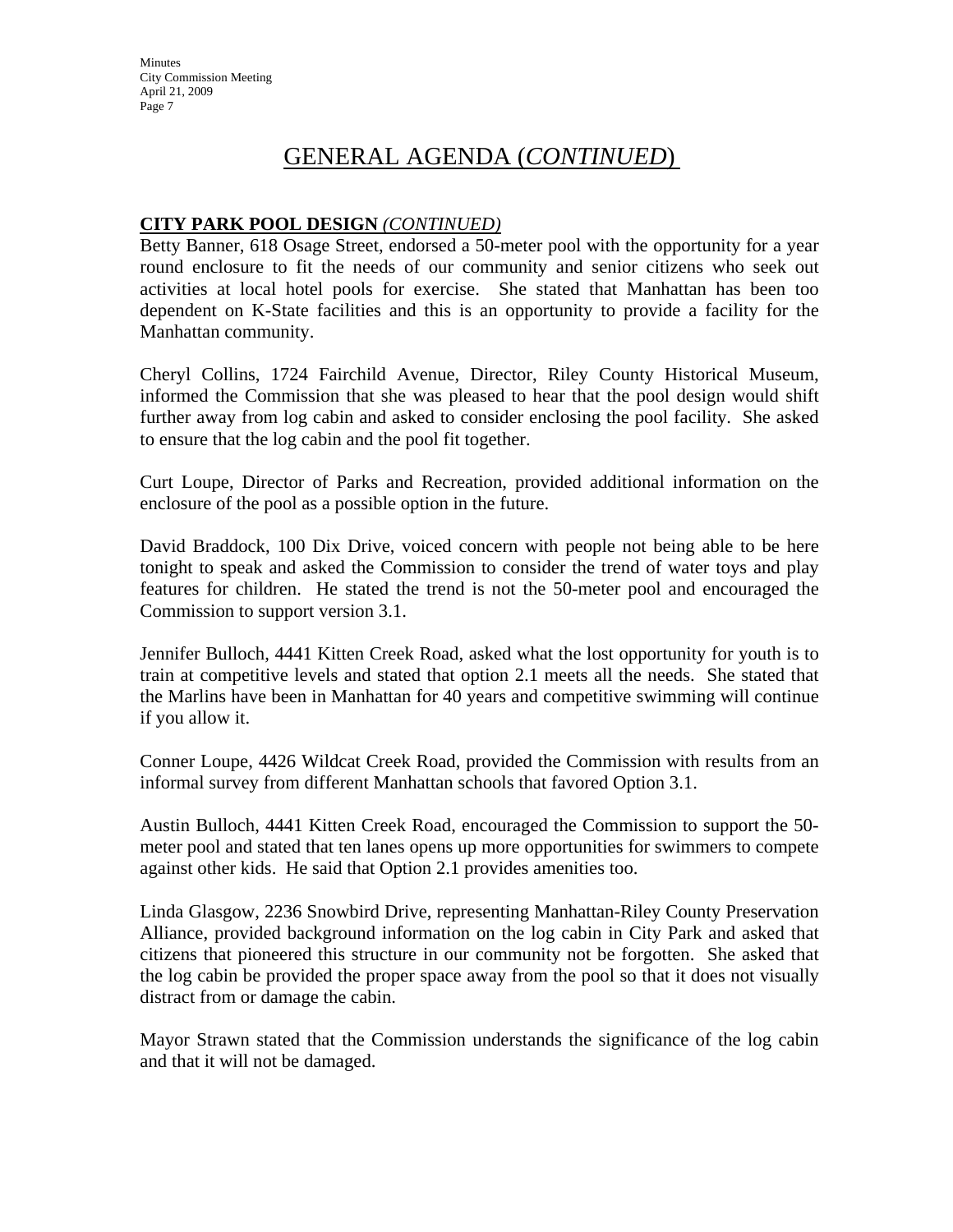#### **CITY PARK POOL DESIGN** *(CONTINUED)*

Helena Grinter, 1523 Givens Road, stated that the 50-meter pool would provide opportunities for exercise, competition, swim lessons, free play, and other options for our community and senior citizens. She stated the Wave Rider in Option 3.1 seemed like an additional cost.

Tim Musch, 3829 Kate's Court, stated that the 50-meter facility would provide the greatest opportunity for aerobic exercise and fitness for our children. He encouraged the Commission to build the 50-meter pool facility.

Bonnie McKenzie, 1416 Humboldt Street, informed the Commission that she spent a lot of time at City Park Pool and voiced support of Option 2.1 for its size and safety. She stated that during peak times, the pool does get quite crowded and was concerned for safety in the pool.

Nelli Bucholtz, 234 Ridge Drive, stated that she appreciated the efforts to make a compromise but said it would be a disservice not to build a full 50-meter pool with a bulkhead. She stated that some toys would be preferred, but we do not need to organize all activities in the pool.

Geralyn Tracz, 145 Bethany Drive, informed the Commission that Option 2.1 would be preferred and was interested in providing water aerobics for seniors. She stated that her daughter was not excited about the Flow Rider feature.

Barbara Poresky, 3905 Barbara Lane, employed at Riley County Historical Museum, voiced concern with the log cabin in City Park and stated that the smaller pool provides a more comfortable distance from the cabin. She asked that the pool design be moved further away so that it would not encroach the cabin.

Jeff Bulloch, 4441 Kitten Creek Road, President, Manhattan Marlins, voiced support for the 50-meter pool to encourage swimming and fitness. He voiced concern in building a lazy river over actual swimming components.

Kathy Musch, 3829 Kate's Court, informed the Commission that CiCo Pool was too crowded and with the growth of the City continuing, she asked that City Park Pool be built as a 50-meter pool.

Curt Loupe, Director of Parks and Recreation, responded to questions regarding water aerobics and the depth of water necessary for programming activities.

At 10:20 p.m., the Commission took a brief recess.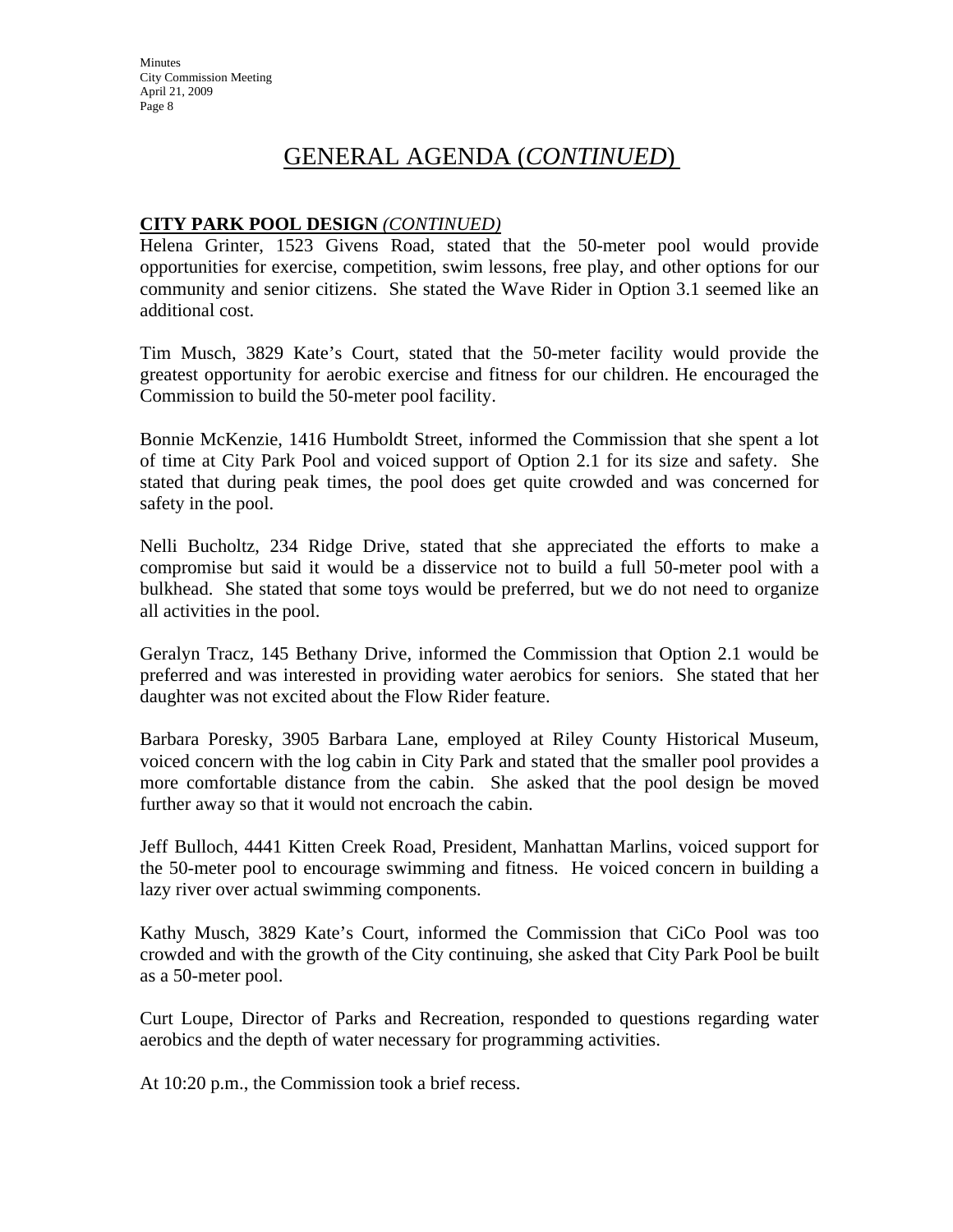### **CITY PARK POOL DESIGN** *(CONTINUED)*

Bernie Hayen, Director of Finance, responded to questions from the Commission regarding the voter approved sales tax and financial options.

Curt Loupe, Director of Parks and Recreation, responded to questions from the Commission for a possible 50-meter pool and/or Flow Rider to be built at Northivew and voiced concerns with the high water table and availability of parking. He then responded to questions about the potential to enclose the pool with the options presented.

After discussion, Commissioner Pepperd moved to approve Option 2.1, the 50-meter swimming pool/aquatic park concept, as presented. Mayor Strawn seconded the motion.

Commissioner Snead thanked everyone for their input and stated that he believed that Option 3.1 represents the best choice for the community for the long term. He stated that Option 3.1 presents attractions that would serve a mix of our population and serve as a regional attraction that would be paid for with sales tax dollars to provide the best financial and regional opportunities.

Commissioner Sherow preferred a compromised solution that would incorporate the desire for a 50-meter pool and incorporate the Flow Rider feature. He voiced support to establish a sinking fund for scholarships for those needing financial assistance.

Commissioner Morris-Hardeman thanked those that spoke and provided input. She stated that Option 3.1 meets the overall community needs better and is financially responsible.

Commissioner Pepperd stated that the 25-meter pool is limited in its use and capacity and that a 50-meter municipal pool is needed. He said that he could understand the revenue producer Flow Rider, but felt a municipal pool should be for everyone and not limited to individuals that can pay for additional features.

Commissioner Sherow voiced support for a hybrid plan that would include the Flow Rider and a 50-meter pool. He stated that whatever we end up with, it will be an enhanced facility and amenities can be programmed as we build for the future and growing population.

Curt Loupe, Director of Parks and Recreation, responded to questions from the Commission regarding amenities, options, and the possibility of enclosing a 25-meter or the 50-meter pool.

Mike Hampton, Capri Pools & Aquatics, responded to questions from the Commission regarding features in the options provided.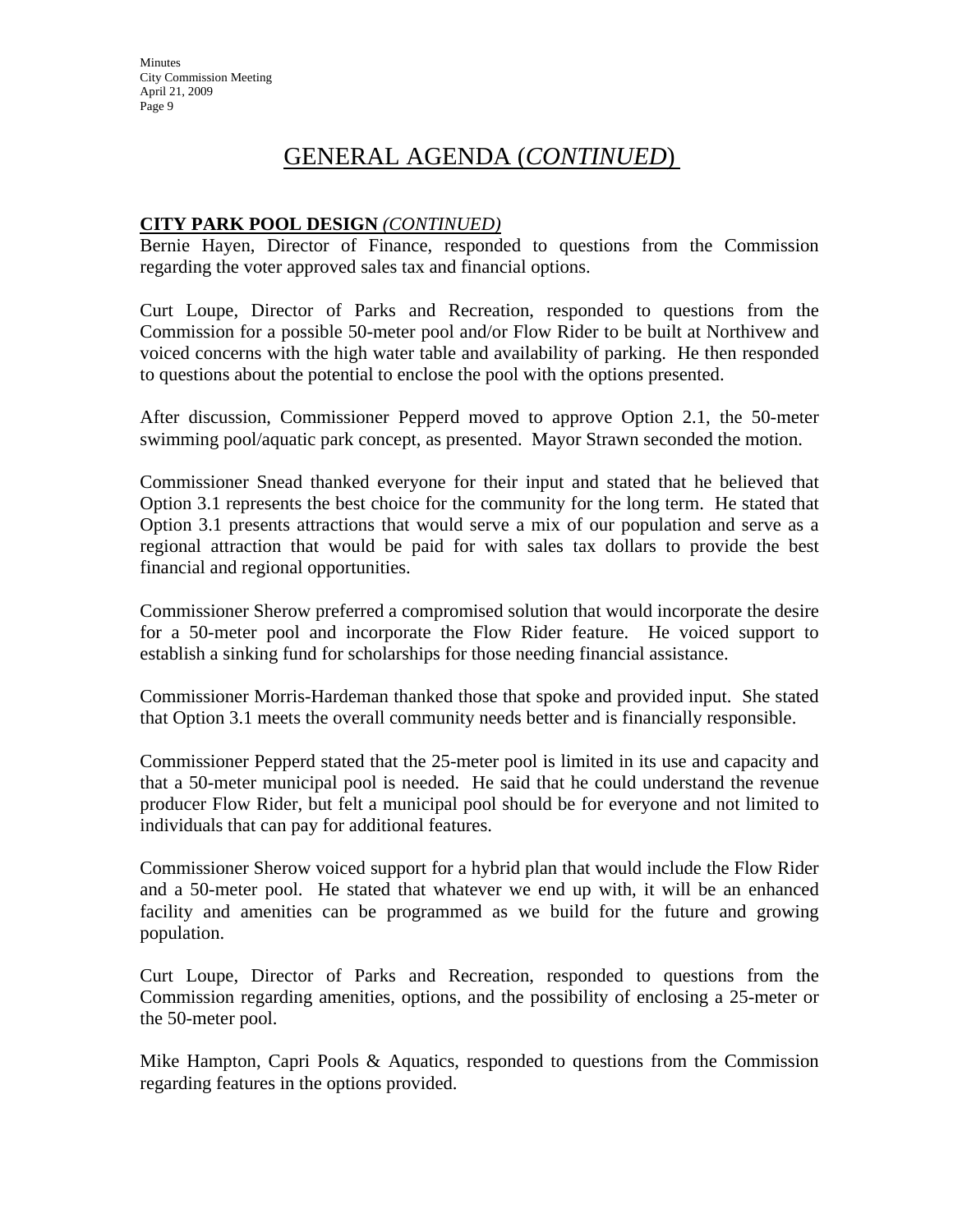### **CITY PARK POOL DESIGN** *(CONTINUED)*

Scott Hester, Counsilman-Hunsaker, provided additional information in the operational costs and activities associated with a 25-meter and 50-meter pool. He then responded to additional questions from the Commission.

After additional discussion, on a roll call vote, motion failed 2-3, with Commissioners Snead, Sherow, and Morris-Hardeman voting against the motion.

After discussion, Commissioner Sherow moved to approve Option 2.3 with a full 50 meter swimming pool/aquatic center and a Wave Rider with the additional amenities, as the City can afford them, with direction provided to the consultant and staff. Commissioner Morris-Hardeman seconded the motion.

Mayor Strawn stated that he did not want to support building a pool half the size as the prior pool closed. He stated it is the City's responsibility to promote wellness and we need to invest in the 50-meter pool that supports health and wellness. He supported the alternative suggested by Commissioner Sherow.

Commissioner Morris-Hardeman stated that Option 3.1 offers more to the community and that we need to serve as many populations as possible. She said that the additional charge with using the Flow Rider could support a scholarship program.

Commissioner Pepperd stated that he supported the 50-meter pool with the bulkhead and said the new splash park feature will support amenities that we have not had before, along with the new City Park Playground. He stated that if the Flow Rider can pay for itself, then that would be fine.

Commissioner Snead said Option 3.1 provides the best overall option and an enclosure for wintertime swimming should also be considered. He stated that if there is a consensus for a 50-meter pool, it should include a bulkhead. He said the Flow Rider is a unique attraction that will bring benefits and will maximize other amenities, and provide revenue potential. He said that the tot pool could be added later, but needs to be included in the planning and design of the facility by the consultants.

Commissioner Sherow stated that a 50-meter pool would better serve community growth, especially as it could be enclosed for winter use. He stated the Flow Rider would provide a source of revenue to help cover operating costs and contribute to a maintenance fund and provide scholarships for disadvantaged users. He voiced future support to have the ability to accommodate tots and that a tot pool would be a first priority.